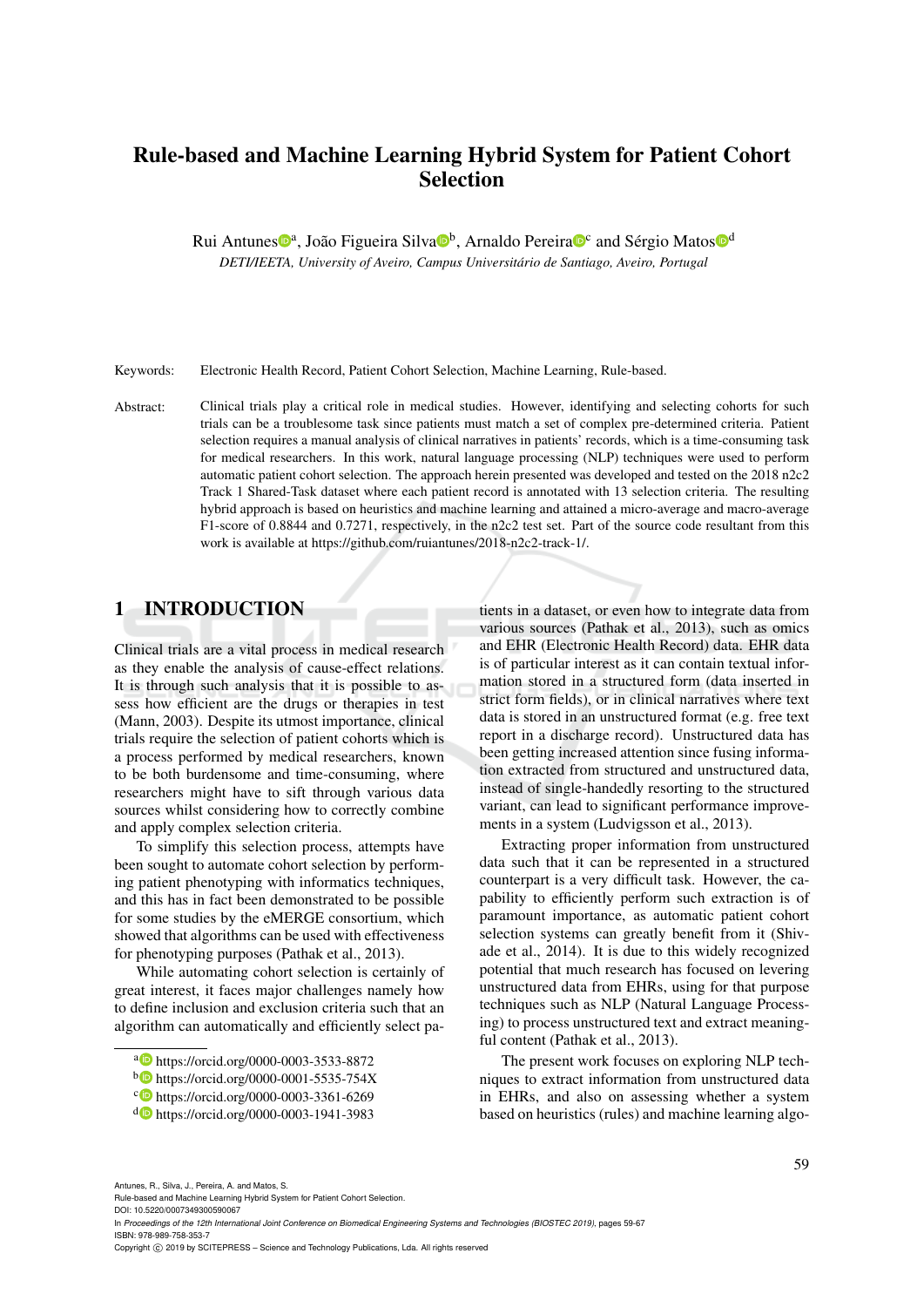rithms can efficiently select patient cohorts for clinical trials using for that purpose medical records from "Track 1: Cohort selection for clinical trials" from the 2018 National NLP Clinical Challenges (n2c2) Shared-Task<sup>1</sup>. This paper is structured as follows: in Section 2 we explain all data resources used for this work, Section 3 covers the methodology developed to solve the n2c2 task, obtained results are presented and discussed in Section 4, and finally Section 5 presents some conclusions.

## 2 DATA

#### 2.1 Dataset

The dataset used for this work was provided by the 2018 n2c2 (Track 1 Shared-Task) organization, and is split into a training and a test set containing 202 and 86 samples, respectively. Each sample comprises between 2 to 5 dated records of a single patient, the records are de-identified and the dates are modified to protect the identities of the participants. Nevertheless, the relative time intervals between patient records are kept to allow a timeline interpretation of these.

Table 1: Dataset selection criteria (based on the provided guidelines).

| Tag                    | <b>Criteria</b>                                  |  |  |  |  |  |  |
|------------------------|--------------------------------------------------|--|--|--|--|--|--|
| <b>ABDOMINAL</b>       | Intra abdominal surgery, intestine resection,    |  |  |  |  |  |  |
|                        | bowel obstruction                                |  |  |  |  |  |  |
|                        | Having at least two conditions about             |  |  |  |  |  |  |
| ADVANCED-CAD           | cardiovascular diseases (taking medications,     |  |  |  |  |  |  |
|                        | myocardial infarction, angina, ischemia)         |  |  |  |  |  |  |
| ALCOHOL-ABUSE          | Current alcohol abuse                            |  |  |  |  |  |  |
| <b>ASP-FOR-MI</b>      | Use of aspirin to prevent myocardial infarction  |  |  |  |  |  |  |
| <b>CREATININE</b>      | Serum creatinine larger than the limit of normal |  |  |  |  |  |  |
| DIETSUPP-2MOS          | Taken a dietary supplement in the past 2 months  |  |  |  |  |  |  |
| DRUG-ABUSE             | Drug abuse                                       |  |  |  |  |  |  |
| <b>ENGLISH</b>         | Patient must speak English                       |  |  |  |  |  |  |
| HBA1C                  | HbA1c value between 6.5% and 9.5%                |  |  |  |  |  |  |
| KETO-1YR               | Diagnosis of ketoacidosis in the past year       |  |  |  |  |  |  |
| <b>MAJOR-DIABETES</b>  | Major diabetes-related complication              |  |  |  |  |  |  |
| <b>MAKES-DECISIONS</b> | Patient must make their own medical decisions    |  |  |  |  |  |  |
| MI-6MOS                | Myocardial infarction in the past 6 months       |  |  |  |  |  |  |

<sup>1</sup>https://n2c2.dbmi.hms.harvard.edu/track1

Table 2: Class distribution in the provided dataset.

| Tag                    |                | <b>Training set</b> |            | <b>Test set</b> |
|------------------------|----------------|---------------------|------------|-----------------|
|                        | Met            | Not met             | <b>Met</b> | Not met         |
| ABDOMINAL              | 76             | 126                 | 30         | 56              |
| <b>ADVANCED-CAD</b>    | 125            | 77                  | 45         | 41              |
| ALCOHOL-ABUSE          | $\overline{7}$ | 195                 | 3          | 83              |
| ASP-FOR-MI             | 163            | 39                  | 68         | 18              |
| <b>CREATININE</b>      | 82             | 120                 | 24         | 62              |
| DIETSUPP-2MOS          | 106            | 96                  | 44         | 42              |
| DRUG-ABUSE             | 10             | 192                 | 3          | 83              |
| <b>ENGLISH</b>         | 192            | 10                  | 73         | 13              |
| HBA1C                  | 67             | 135                 | 35         | 51              |
| KETO-1YR               | $\Omega$       | 202                 | $\Omega$   | 86              |
| <b>MAJOR-DIABETES</b>  | 113            | 89                  | 43         | 43              |
| <b>MAKES-DECISIONS</b> | 194            | 8                   | 83         | 3               |
| MI-6MOS                | 18             | 184                 | 8          | 78              |

Each sample of the dataset has a list of 13 binary selection criteria that were manually annotated by medical professionals. Moreover, each criterion can be classified with a value of 'met' or 'not met' indicating if a patient does or not meet the pre-defined requirements of the criterion. Table 1 is based on the guidelines provided by the n2c2 organizers and shows a summary of the 13 selection criteria where each criterion was attributed a unique tag for identification purposes. From now on, we will refer to selection criteria as tags. Each tag is a criterion that represents a single binary classification problem.

Table 2 shows the dataset distribution where one can see that certain tags are highly imbalanced. There are tags where the 'met' class is much more frequent (e.g. ENGLISH), but the opposite is also verified with the 'not met' class prevailing (e.g. DRUG-ABUSE). It is also relevant to note that the tag KETO-1YR does only contain 'not met' labels, making machine learning models unable to learn this criterion.

#### 2.2 External Resources

To expand the provided dataset, we used as external resource the MIMIC-III critical care database (Johnson et al., 2016), which is a large and freely-available database containing medications, laboratory measurements, imaging reports and other clinical data from around 40 thousand adult patients. In this work, we used around 2 million clinical reports (1) to create word embeddings to be used in deep learning algorithms, (2) to be priorly selected, pseudo-labeled and used as additional training data in a semi-supervised setting, and (3) to find text patterns to help in the de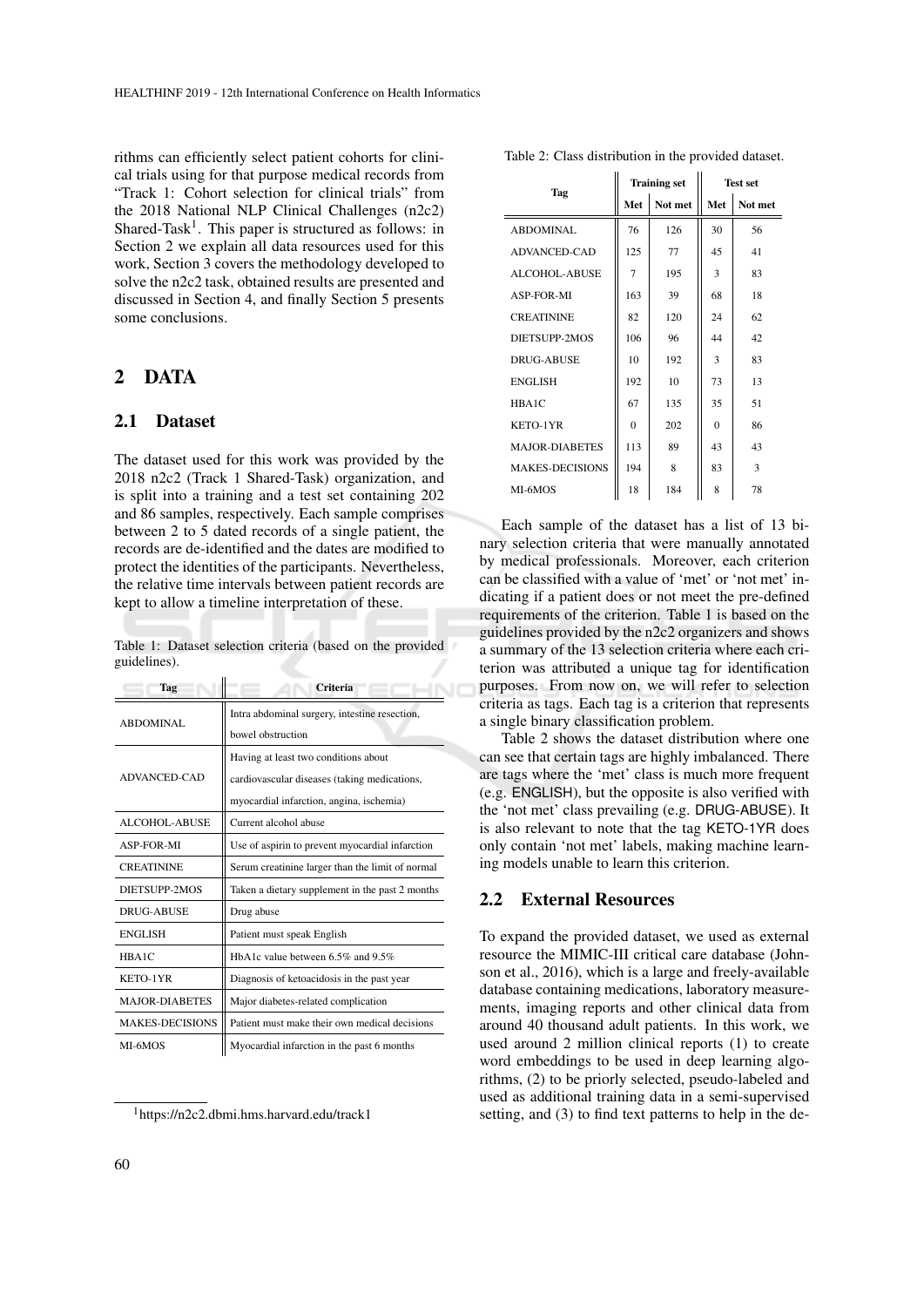Table 3: ICD-9 medical codes related with some of the selection criteria.

| Tag                   | ICD-9 diagnosis and procedure codes                |
|-----------------------|----------------------------------------------------|
|                       | 536.3, 536.4, 537.2, 537.3, 537.5, 539, 555.0,     |
| <b>ABDOMINAL</b>      | 555.2, 560, 564.4, 569.6, 751.1, 863, 864, 865,    |
|                       | 866, 868, 996.81, 996.82, 996.86, 996.87,          |
|                       | E879.5, 42, 43, 44, 45, 45.4, 45.7, 47, 50, 51, 52 |
| <b>ALCOHOL-ABUSE</b>  | 303, 305.0, 980, V11.3                             |
| <b>ASP-FOR-MI</b>     | E935.3                                             |
| DIETSUPP-2MOS         | V65.3, 280, 264, 265, 266, 267, 269                |
| <b>DRUG-ABUSE</b>     | 304, 305.2, 305.3, 305.4, 305.5, 305.6, 305.7,     |
|                       | 305.8, 305.9                                       |
|                       | 249, 249.4, 249.5, 249.6, 249.7, 249.8, 250,       |
| <b>MAJOR-DIABETES</b> | 250.4, 250.5, 250.6, 250.7, 337.1, 357.2, 362.0,   |
|                       | 588.1, 997.6, E878.5, 84.0, 84.1, 84.3, 84.91      |
| MI-6MOS               | 410, 412                                           |

velopment of hand-crafted rules.

Since the clinical reports in the MIMIC-III database possess ICD-9 diagnosis and procedure  $codes^{2,3}$ , we decided to explore those ICD-9 codes for the selection of relevant clinical reports from the MIMIC-III database. To do that, we manually mapped each tag into a list of possible ICD-9 codes (the resulting mapping is presented in Table 3), and used the mapped codes to select relevant records from the database. The filtered list of clinical reports was then classified using a machine learning approach and reports with higher confidence were selected to be used as additional positive ('met') training samples.

## 3 METHODOLOGY

The objective of this work was to explore NLP techniques to solve the problem of automatic patient cohort selection. The problem in question consists in classifying 13 binary criteria for each patient given their clinical textual records. Classifying each tag as 'met' or 'not met' was considered a single binary problem, where machine learning models were tested separately and rule-based methods were developed individually for each criterion. Our final system was a combination of both, where some tags were better solved using heuristics and others using machine learning algorithms.

In this work, we used five classical machine learning classifiers from the scikit-learn and xgboost libraries (Pedregosa et al., 2011; Chen and Guestrin, 2016), and built two deep learning models using the Keras library (Chollet et al., 2015). These are presented in more detail in the Subsections 3.3 and 3.4.

### 3.1 Timeline Restrictions

For a majority of tags, all the clinical records of each patient were concatenated resulting in a unique textual document per patient, and for simplicity purposes we ignored date information in clinical records. However, for tags KETO-1YR and MI-6MOS only the records from the past 1 year and past 6 months, respectively, were considered since these criteria have time restrictions. Despite criteria DIETSUPP-2MOS restricting intake of dietary supplements in the past 2 months, older records were also considered since these could indicate past supplements still being ingested.

### 3.2 Rule-based Methods

From inspecting the training dataset, its statistics and understanding the selection criteria, we perceived that developing hand-crafted rules to find text patterns would be the most effective solution for certain tags. For instance, this behaviour applied to tags CRE-ATININE and HBA1C where float values had to be found in the text near "creatinine" and "HbA1c" mentions, being an information that is not considered in the supervised learning approach (only in heuristics). Moreover, certain tags had one of the classes with very small support, and in those cases we expected that machine learning classifiers could not correctly learn due to the lack of training samples, whereas rule-based methods were expected to have better prediction capability. With this in mind, rules were implemented for all tags with the exception of the AB-DOMINAL and MAJOR-DIABETES tags.

We developed two rule-based classifiers: one for submitting the results to the n2c2 Shared-Task, and another (after submission) by improving some of the old rules by doing a more exhaustive error analysis on the training set. However, we acknowledged that this manual modification of the rules being evaluated in the training set could lead to overfitting. The rules were altered for the following 9 tags: ADVANCED-CAD, ALCOHOL-ABUSE, ASP-FOR-MI, CREATININE, DRUG-ABUSE, ENGLISH, HBA1C, MAKES-DECISIONS, and MI-6MOS.

Both of the developed rule-based classifiers receive as input the raw text of the concatenated

<sup>2</sup>http://www.icd9data.com

<sup>&</sup>lt;sup>3</sup>The ICD-9 codes are generated during patient admission for billing purposes.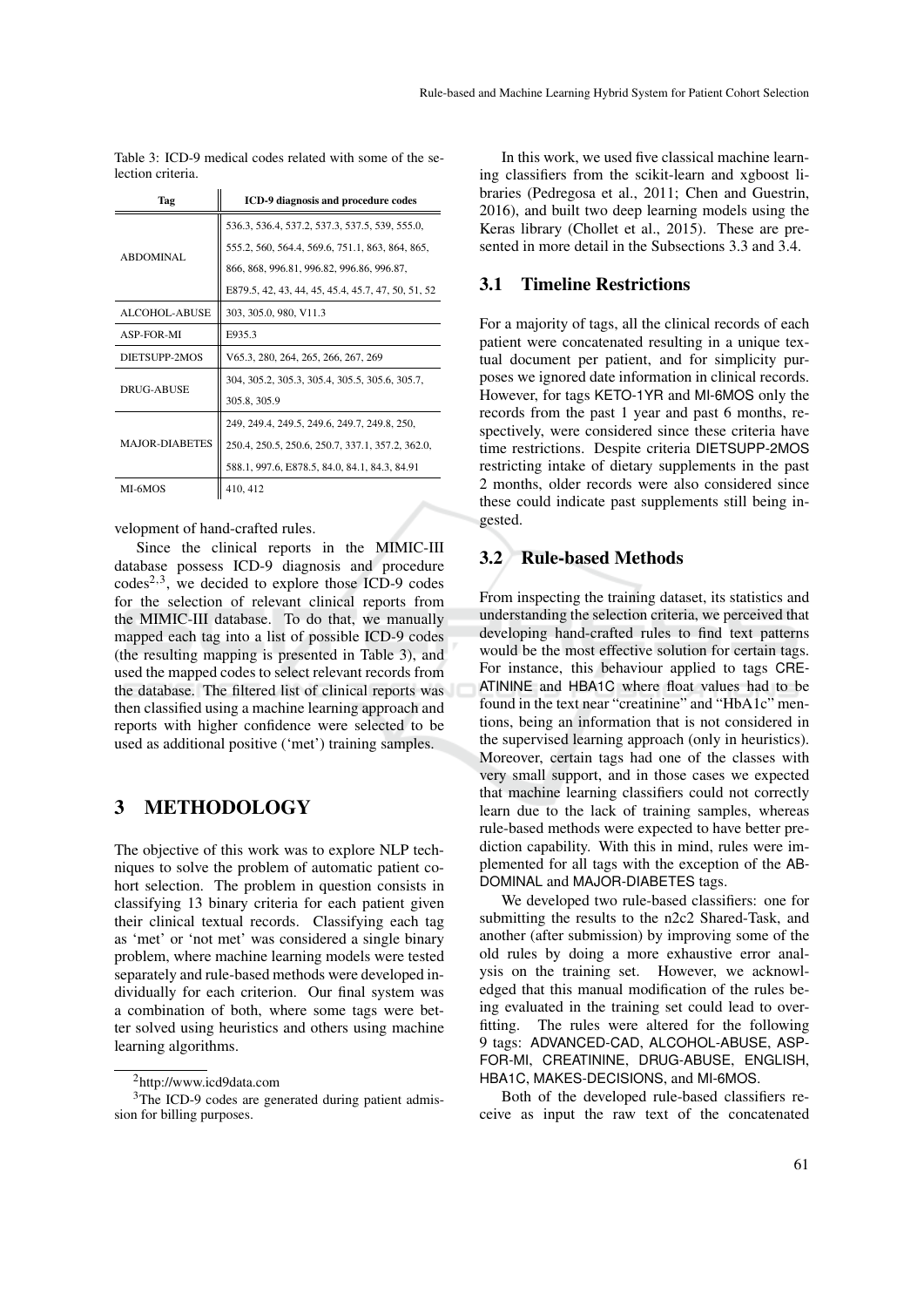records. The rules implemented in both classifiers not only try to identify keywords specific to the criterion of interest using regular expressions, but also make complex decisions using if-else conditions. Rules for catching negation cases were also taken into account. Reports from the MIMIC-III database were also consulted to expand the rules, namely for the criteria ALCOHOL-ABUSE, DRUG-ABUSE, EN-GLISH, and MAKES-DECISIONS. Additionally, the DrugBank database (Wishart et al., 2018) was used for compiling a list of supplements for the criteria DIETSUPP-2MOS.

#### 3.3 Classical Machine Learning

To feed the classical machine learning classifiers, documents were firstly vectorized using a bag-of-words (BoW) approach. In the tokenization step, all the words were converted to lowercase except for those with all uppercase letters as they could represent acronyms, and stopwords were discarded. Preliminary results showed that feeding the classifiers with bigrams and trigrams in addition to unigrams did not result in significant improvements, thus in this work we only considered the use of unigrams.

The scikit-learn and xgboost APIs were used to explore the following classical machine learning classifiers: AdaBoostClassifier, BaggingClassifier, DecisionTreeClassifier, GradientBoostingClassifier, and XGBClassifier. All classifiers were used with their respective default hyperparameter settings.

#### 3.4 Deep Learning

In this work we tested two deep learning classifiers: an artificial neural network (NN) and a convolutional neural network (CNN). Both models were implemented with the Keras API and Table 4 presents a detailed structure of each model.

Each document was represented by the concatenation of its words using word embeddings, with a fixed length of 5000 words. The word embeddings were created from around 2 million MIMIC-III clinical reports, using the word2vec architecture (Mikolov et al.,  $2013$ ) from the gensim library (Rehurt and Sojka, 2010). The final word embedding model contained around 100 thousand distinct words.

From preliminary experiments we decided to use word embeddings generated with the skip-gram architecture, a feature size of 50, a window of 5, and with all the words converted to lowercase. Furthermore, the models were trained using a batch size of 256 samples for a period of 30 epochs.

Table 4: The structure of the deep learning models.

| Model     | Structure                           |  |  |  |  |  |
|-----------|-------------------------------------|--|--|--|--|--|
|           | Embedding layer                     |  |  |  |  |  |
|           | Flatten layer                       |  |  |  |  |  |
|           | Dense Layer with 128 units          |  |  |  |  |  |
| <b>NN</b> | ReLU activation                     |  |  |  |  |  |
|           | Dense layer with 128 units          |  |  |  |  |  |
|           | ReLU activation                     |  |  |  |  |  |
|           | Dropout with rate 0.2               |  |  |  |  |  |
|           | Single unit with sigmoid activation |  |  |  |  |  |
|           | Embedding layer                     |  |  |  |  |  |
|           | Conv1D layer with 128 filters       |  |  |  |  |  |
|           | ReLU activation                     |  |  |  |  |  |
| CNN       | Global max pooling operation        |  |  |  |  |  |
|           | Dense layer with 128 units          |  |  |  |  |  |
|           | ReLU activation                     |  |  |  |  |  |
|           | Dropout with rate 0.2               |  |  |  |  |  |
|           | Single unit with sigmoid activation |  |  |  |  |  |

### 3.5 Overall System

The system herein described is composed of heuristics and machine learning based methods, with classical machine learning and deep learning models having been tested. Our approach consisted in selecting the methods which achieved better results in the training set and transposing them to the test set. The source code of our work developed for sections 3.2 and 3.3 is available at https://github.com/ruiantunes/2018-n2c2-track-1/.

The rule-based methods take as input raw text, while the classical machine learning classifiers use BoW unigrams, and the deep learning models use word embeddings.

In the supervised learning approaches, pre-selected MIMIC-III clinical reports (using the ICD-9 codes) were priorly classified considering the probability output by an ensemble classifier pre-trained with the training set<sup>4</sup>. We tested this setup in 7 tags as shown in Table 3.

Additionally, an optional pre-processing step was developed for the removal of tabular information from text with the aim of limiting document content to natural text.

At the final stage of the pipeline, the pre-processing style, classifier (heuristics or machine learning) and data (training with/without additional MIMIC-III reports) are chosen so that the best combination can

<sup>&</sup>lt;sup>4</sup>The ensemble provides the average of the probabilities obtained from five different classical machine learning classifiers.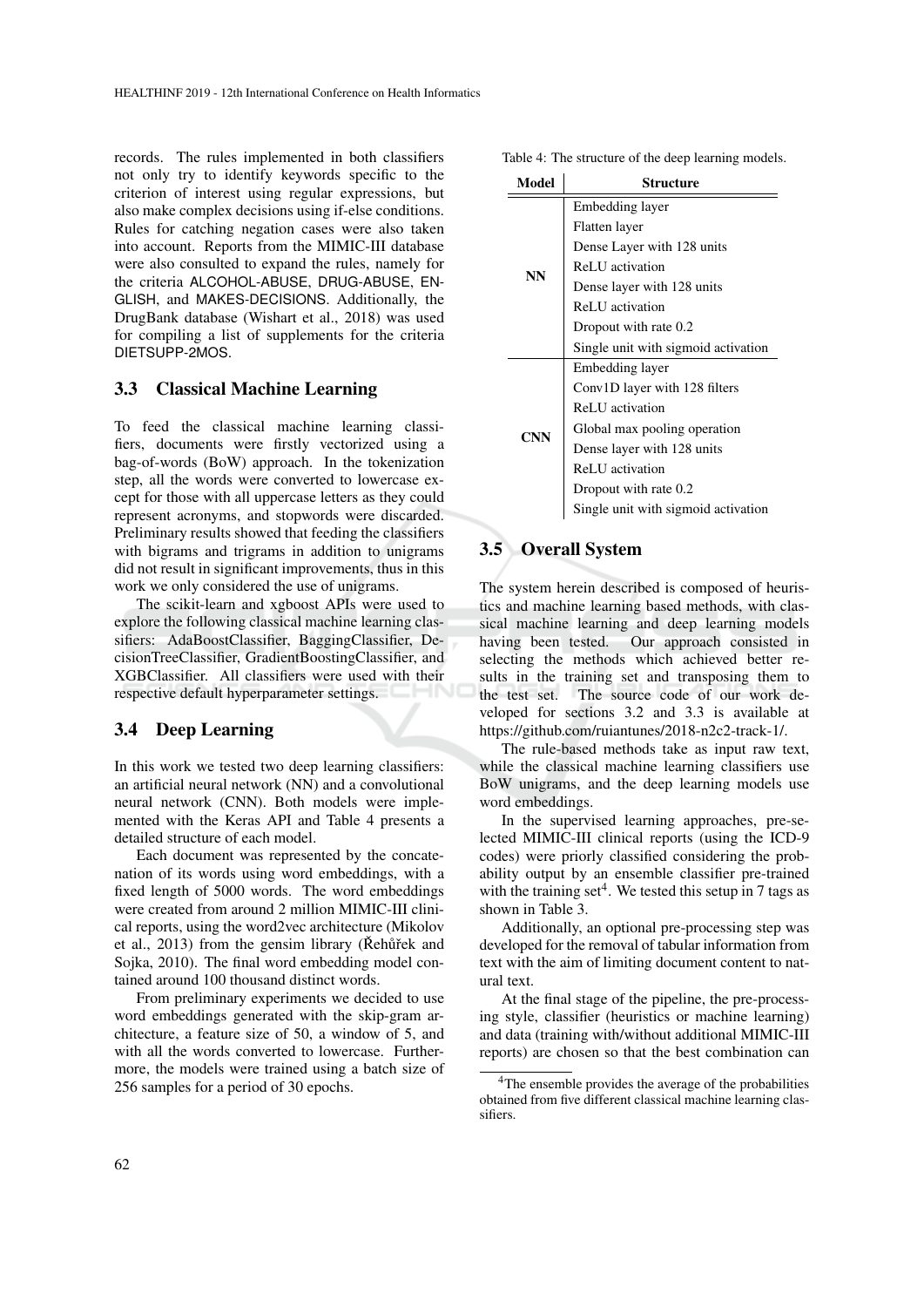

Figure 1: Final system architecture.

Table 5: Detailed results with a baseline classifier applied to the test set. TP: true positive. TN: true negative. FP: false positive. FN: false negative. P: precision. R: recall. F1: F1-score.

| Tag                    | Met          |          |          |          |        |        | Not met |           |          |                |          |        |        |        |                   |
|------------------------|--------------|----------|----------|----------|--------|--------|---------|-----------|----------|----------------|----------|--------|--------|--------|-------------------|
|                        | TP           | TN       | FP       | FN       | P      | R      | F1      | <b>TP</b> | TN       | FP             | FN       | P      | R      | F1     | <b>Overall F1</b> |
| <b>ABDOMINAL</b>       | 0            | 56       | $\Omega$ | 30       | 0.0000 | 0.0000 | 0.0000  | 56        | 0        | 30             | $\Omega$ | 0.6512 | 1.0000 | 0.7887 | 0.3944            |
| <b>ADVANCED-CAD</b>    | 45           | $\Omega$ | 41       | $\Omega$ | 0.5233 | 1.0000 | 0.6870  | $\Omega$  | 45       | $\mathbf{0}$   | 41       | 0.0000 | 0.0000 | 0.0000 | 0.3435            |
| <b>ALCOHOL-ABUSE</b>   | 0            | 83       | $\Omega$ | 3        | 0.0000 | 0.0000 | 0.0000  | 83        | $\Omega$ | 3              | $\Omega$ | 0.9651 | 1.0000 | 0.9822 | 0.4911            |
| <b>ASP-FOR-MI</b>      | 68           | $\Omega$ | 18       | $\Omega$ | 0.7907 | 1.0000 | 0.8831  | $\Omega$  | 68       | $\overline{0}$ | 18       | 0.0000 | 0.0000 | 0.0000 | 0.4416            |
| <b>CREATININE</b>      | $\Omega$     | 62       | $\Omega$ | 24       | 0.0000 | 0.0000 | 0.0000  | 62        | $\Omega$ | 24             | $\Omega$ | 0.7209 | 1.0000 | 0.8378 | 0.4189            |
| DIETSUPP-2MOS          | $\mathbf{0}$ | 42       | $\Omega$ | 44       | 0.0000 | 0.0000 | 0.0000  | 42        | $\Omega$ | 44             | $\Omega$ | 0.4884 | 1.0000 | 0.6562 | 0.3281            |
| <b>DRUG-ABUSE</b>      | $\Omega$     | 83       | $\Omega$ | 3        | 0.0000 | 0.0000 | 0.0000  | 83        | $\Omega$ | 3              | $\Omega$ | 0.9651 | 1.0000 | 0.9822 | 0.4911            |
| <b>ENGLISH</b>         | 73           | $\Omega$ | 13       | $\Omega$ | 0.8488 | 1.0000 | 0.9182  | $\Omega$  | 73       | $\Omega$       | 13       | 0.0000 | 0.0000 | 0.0000 | 0.4591            |
| HBA1C                  | $\Omega$     | 51       | $\Omega$ | 35       | 0.0000 | 0.0000 | 0.0000  | 51        | $\Omega$ | 35             | $\Omega$ | 0.5930 | 1.0000 | 0.7445 | 0.3723            |
| KETO-1YR               | $\Omega$     | 86       | $\Omega$ | $\Omega$ | 0.0000 | 0.0000 | 0.0000  | 86        | $\Omega$ | $\mathbf{0}$   | $\Omega$ | 1.0000 | 1.0000 | 1.0000 | 0.5000            |
| <b>MAJOR-DIABETES</b>  | 43           | $\Omega$ | 43       | $\Omega$ | 0.5000 | 1.0000 | 0.6667  | $\Omega$  | 43       | $\Omega$       | 43       | 0.0000 | 0.0000 | 0.0000 | 0.3333            |
| <b>MAKES-DECISIONS</b> | 83           | $\Omega$ | 3        | $\Omega$ | 0.9651 | 1.0000 | 0.9822  | $\Omega$  | 83       | $\Omega$       | 3        | 0.0000 | 0.0000 | 0.0000 | 0.4911            |
| MI-6MOS                | $\Omega$     | 78       | 0        | 8        | 0.0000 | 0.0000 | 0.0000  | 78        | $\Omega$ | 8              | $\Omega$ | 0.9070 | 1.0000 | 0.9512 | 0.4756            |
| micro-averaged         | 312          | 541      | 118      | 147      | 0.7256 | 0.6797 | 0.7019  | 541       | 312      | 147            | 118      | 0.7863 | 0.8209 | 0.8033 | 0.7526            |
| macro-averaged         |              |          |          |          | 0.2791 | 0.3846 | 0.3183  |           |          |                |          | 0.4839 | 0.6154 | 0.5341 | 0.4262            |

be applied in the test set. Figure 1 shows the final overall system architecture.

Note that, for the KETO-1YR tag, the machine learning models were not trained (due to the lack of training samples) being the output pre-defined to always be 'not met' in this case.

## 4 RESULTS AND DISCUSSION

In this section we present several results obtained by applying different methods in the training and test sets. The performance of the machine learning algorithms was evaluated using 3-fold cross-validation in the training set.

We used two evaluation metrics proposed by the n2c2 organizers which take into account the dataset imbalance: overall micro and macro F1-scores. This overall score is the average of the two F1-scores of the 'met' and 'not met' classes. The evaluation metrics were calculated for each tag, thus enabling the analysis of each criterion separately.

For a clear understanding and detailed exposition of all the calculated metrics, Table 5 presents the results from a baseline classifier which simply attributed the most frequent label in the training set to all test samples. This baseline classifier attained a micro-F1 of 0.7526 and a macro-F1 of 0.4262 on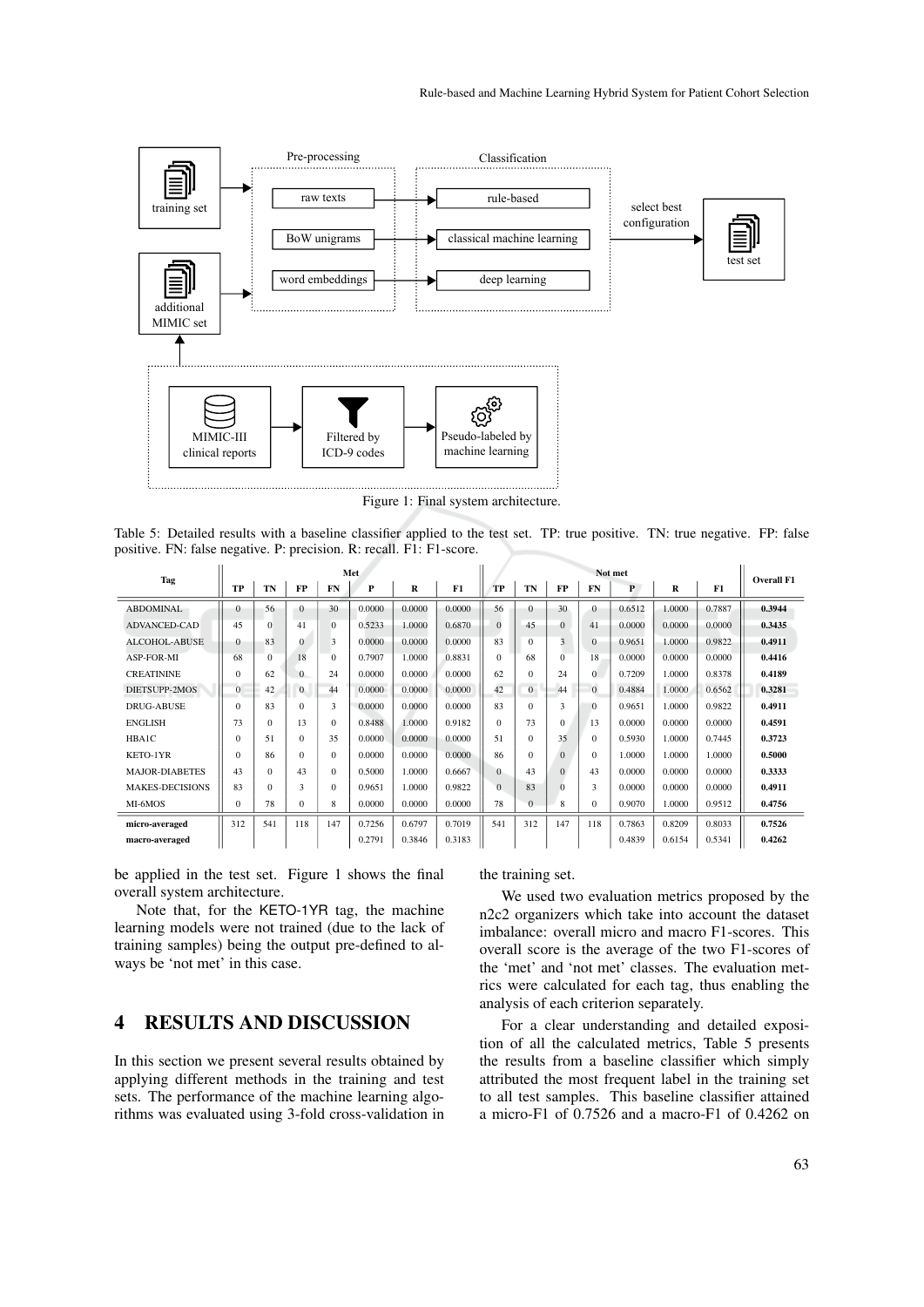Table 6: Overall averaged F1-scores in the training and test sets. Ada: AdaBoostClassifier. Bag: BaggingClassifier. DT: DecisionTreeClassifier. GB: GradientBoostingClassifier. XGB: XGBClassifier. NN: neural network. CNN: convolutional neural network. RB: rule-based classifier. MRB: modified rule-based classifier.

| 3-fold CV on the training set |                                   |        |        |        |        | <b>Evaluation on the test set</b> |                                           |        |            |                                   |        |        |        |                      |        |            |        |            |
|-------------------------------|-----------------------------------|--------|--------|--------|--------|-----------------------------------|-------------------------------------------|--------|------------|-----------------------------------|--------|--------|--------|----------------------|--------|------------|--------|------------|
| Tag                           | <b>Classical Machine Learning</b> |        |        |        |        |                                   | <b>Rule-based</b><br><b>Deep Learning</b> |        |            | <b>Classical Machine Learning</b> |        |        |        | <b>Deep Learning</b> |        | Rule-based |        |            |
|                               | Ada                               | Bag    | DT     | GB     | XGB    | <b>NN</b>                         | <b>CNN</b>                                | RB     | <b>MRB</b> | Ada                               | Bag    | DT     | GB     | <b>XGB</b>           | NN     | <b>CNN</b> | RB     | <b>MRB</b> |
| <b>ABDOMINAL</b>              | 0.6071                            | 0.5024 | 0.5281 | 0.5868 | 0.5654 | 0.5717                            | 0.4257                                    |        |            | 0.7574                            | 0.5590 | 0.7079 | 0.7807 | 0.6334               | 0.4658 | 0.3944     |        |            |
| ADVANCED-CAD                  | 0.6780                            | 0.6525 | 0.6034 | 0.7208 | 0.7611 | 0.4951                            | 0.4977                                    | 0.8251 | 0.8251     | 0.7977                            | 0.7889 | 0.6178 | 0.8227 | 0.8114               | 0.4113 | 0.6673     | 0.7832 | 0.8089     |
| ALCOHOL-ABUSE                 | 0.4899                            | 0.4912 | 0.4807 | 0.4847 | 0.4912 | 0.4912                            | 0.4912                                    | 0.8598 | 1.0000     | 0.5896                            | 0.4911 | 0.4850 | 0.5896 | 0.4911               | 0.4911 | 0.4911     | 0.4850 | 0.4850     |
| ASP-FOR-MI                    | 0.5144                            | 0.4843 | 0.4946 | 0.5025 | 0.4603 | 0.4466                            | 0.4466                                    | 0.7916 | 0.8625     | 0.4847                            | 0.4401 | 0.5271 | 0.5469 | 0.4908               | 0.4416 | 0.4416     | 0.7095 | 0.7426     |
| <b>CREATININE</b>             | 0.7760                            | 0.7959 | 0.7258 | 0.7723 | 0.8042 | 0.4189                            | 0.5846                                    | 0.8895 | 0.9118     | 0.7329                            | 0.7219 | 0.5933 | 0.7219 | 0.7110               | 0.4948 | 0.5411     | 0.8295 | 0.7862     |
| DIETSUPP-2MOS                 | 0.6526                            | 0.6432 | 0.5937 | 0.6926 | 0.7126 | 0.6539                            | 0.5308                                    | 0.7975 |            | 0.6728                            | 0.5597 | 0.5930 | 0.6510 | 0.6162               | 0.5390 | 0.5083     | 0.7943 |            |
| DRUG-ABUSE                    | 0.7123                            | 0.5795 | 0.6802 | 0.7370 | 0.4873 | 0.4873                            | 0.4873                                    | 0.7020 | 1.0000     | 0.4850                            | 0.4911 | 0.6815 | 0.6601 | 0.4911               | 0.4911 | 0.4911     | 0.7312 | 0.9255     |
| <b>ENGLISH</b>                | 0.7780                            | 0.7780 | 0.8837 | 0.8837 | 0.5795 | 0.4873                            | 0.4873                                    | 0.9172 | 1.0000     | 0.7559                            | 0.7929 | 0.7915 | 0.7929 | 0.5983               | 0.4591 | 0.4591     | 0.6554 | 0.6554     |
| <b>HBAIC</b>                  | 0.5429                            | 0.5139 | 0.5588 | 0.5279 | 0.5702 | 0.4568                            | 0.4006                                    | 0.9374 | 0.9601     | 0.6098                            | 0.6048 | 0.6210 | 0.5773 | 0.5773               | 0.3676 | 0.3723     | 0.9382 | 0.8439     |
| KETO-1YR                      | 0.5000                            | 0.5000 | 0.5000 | 0.5000 | 0.5000 | 0.5000                            | 0.5000                                    | 0.5000 |            | 0.5000                            | 0.5000 | 0.5000 | 0.5000 | 0.5000               | 0.5000 | 0.5000     | 0.4971 |            |
| <b>MAJOR-DIABETES</b>         | 0.7375                            | 0.6929 | 0.6554 | 0.7483 | 0.7429 | 0.5656                            | 0.5473                                    |        |            | 0.7902                            | 0.8023 | 0.6975 | 0.8721 | 0.8023               | 0.6044 | 0.5966     |        |            |
| <b>MAKES-DECISIONS</b>        | 0.4873                            | 0.4899 | 0.6192 | 0.5706 | 0.4899 | 0.4899                            | 0.4899                                    | 0.8256 | 1.0000     | 0.4911                            | 0.4881 | 0.6277 | 0.4850 | 0.7440               | 0.4911 | 0.4911     | 0.6067 | 0.4911     |
| MI-6MOS                       | 0.4753                            | 0.5306 | 0.5936 | 0.5097 | 0.5730 | 0.4767                            | 0.4767                                    | 0.8026 | 0.8778     | 0.4724                            | 0.4756 | 0.4625 | 0.4724 | 0.4756               | 0.4756 | 0.4756     | 0.7281 | 0.8102     |
| micro-averaged                | 0.8198                            | 0.8108 | 0.7682 | 0.8222 | 0.8355 | 0.7813                            | 0.7858                                    |        |            | 0.8331                            | 0.8134 | 0.7775 | 0.8356 | 0.8258               | 0.7566 | 0.7676     |        |            |
| macro-averaged                | 0.6117                            | 0.5888 | 0.6090 | 0.6336 | 0.5952 | 0.5031                            | 0.4897                                    |        |            | 0.6261                            | 0.5935 | 0.6081 | 0.6517 | 0.6110               | 0.4794 | 0.4946     |        |            |

Table 7: Overall averaged F1-scores with classifiers trained with 100 additional 'met' training MIMIC-III reports. Ada: AdaBoostClassifier. Bag: BaggingClassifier. DT: DecisionTreeClassifier. GB: GradientBoostingClassifier. XGB: XGBClassifier.

| Tag                   |        |        | 3-fold CV on the training set |        |        | <b>Evaluation on the test set</b> |        |        |        |        |  |
|-----------------------|--------|--------|-------------------------------|--------|--------|-----------------------------------|--------|--------|--------|--------|--|
|                       | Ada    | Bag    | DT                            | GB     | XGB    | Ada                               | Bag    | DT     | GB     | XGB    |  |
| <b>ABDOMINAL</b>      | 0.6669 | 0.5890 | 0.6075                        | 0.6655 | 0.6581 | 0.7511                            | 0.7617 | 0.6595 | 0.7352 | 0.7507 |  |
| <b>ALCOHOL-ABUSE</b>  | 0.6729 | 0.7949 | 0.7040                        | 0.7040 | 0.7159 | 0.5753                            | 0.4911 | 0.4819 | 0.4911 | 0.4911 |  |
| <b>ASP-FOR-MI</b>     | 0.5848 | 0.5365 | 0.4976                        | 0.4951 | 0.4873 | 0.4673                            | 0.5232 | 0.5784 | 0.4788 | 0.4379 |  |
| DIETSUPP-2MOS         | 0.6977 | 0.6781 | 0.6219                        | 0.7335 | 0.7106 | 0.6012                            | 0.6007 | 0.5697 | 0.6510 | 0.6977 |  |
| <b>DRUG-ABUSE</b>     | 0.7228 | 0.7093 | 0.6456                        | 0.6962 | 0.7093 | 0.7440                            | 0.6910 | 0.6601 | 0.6815 | 0.7440 |  |
| <b>MAJOR-DIABETES</b> | 0.7335 | 0.7214 | 0.6231                        | 0.7537 | 0.7489 | 0.7790                            | 0.6512 | 0.7089 | 0.8372 | 0.8140 |  |
| MI-6MOS               | 0.6930 | 0.7023 | 0.7020                        | 0.6842 | 0.6842 | 0.4724                            | 0.4724 | 0.4625 | 0.4724 | 0.4724 |  |

the test set. To produce simpler presentations of the results, from now on we will only present the overall F1-scores. However, detailed results containing true/false positive/negative counts, as presented in Table 5, were examined during the refinement of our approach.

Table 6 shows the results of rule-based and machine learning methods evaluated on the training and test sets. Looking only at the evaluation in the training set, one can see that for each tag where rules were implemented, the rule-based method was the best performing classifier. On the other hand, deep learning models produced the worst results.

The AdaBoostClassifier and the GradientBoostingClassifier achieved the two highest macro-average F1-scores both in training and test sets. For the tags where the modified rule-based classifier was implemented, this classifier achieved the best results in the training set, but the same was not verified

for the test set which shows that certain rules were overfit to the training set. For the tags ABDOMI-NAL, ADVANCED-CAD, and MAJOR-DIABETES, the results obtained with classical machine learning significantly improved in the test set proving that training with more data helped.

Table 7 shows the results when 100 additional 'met' training MIMIC-III reports are used for training. Because these additional reports were classified with pre-trained classifiers on the full training dataset, these results are indirectly biased. This explains why the results in the training set had significant improvements, whereas for the test set obtained improvements were less significant.

Table 8 presents the results obtained when applying classical machine learning with tabulated information removed from the raw texts. Significant differences were not found when compared to the results presented in Table 6.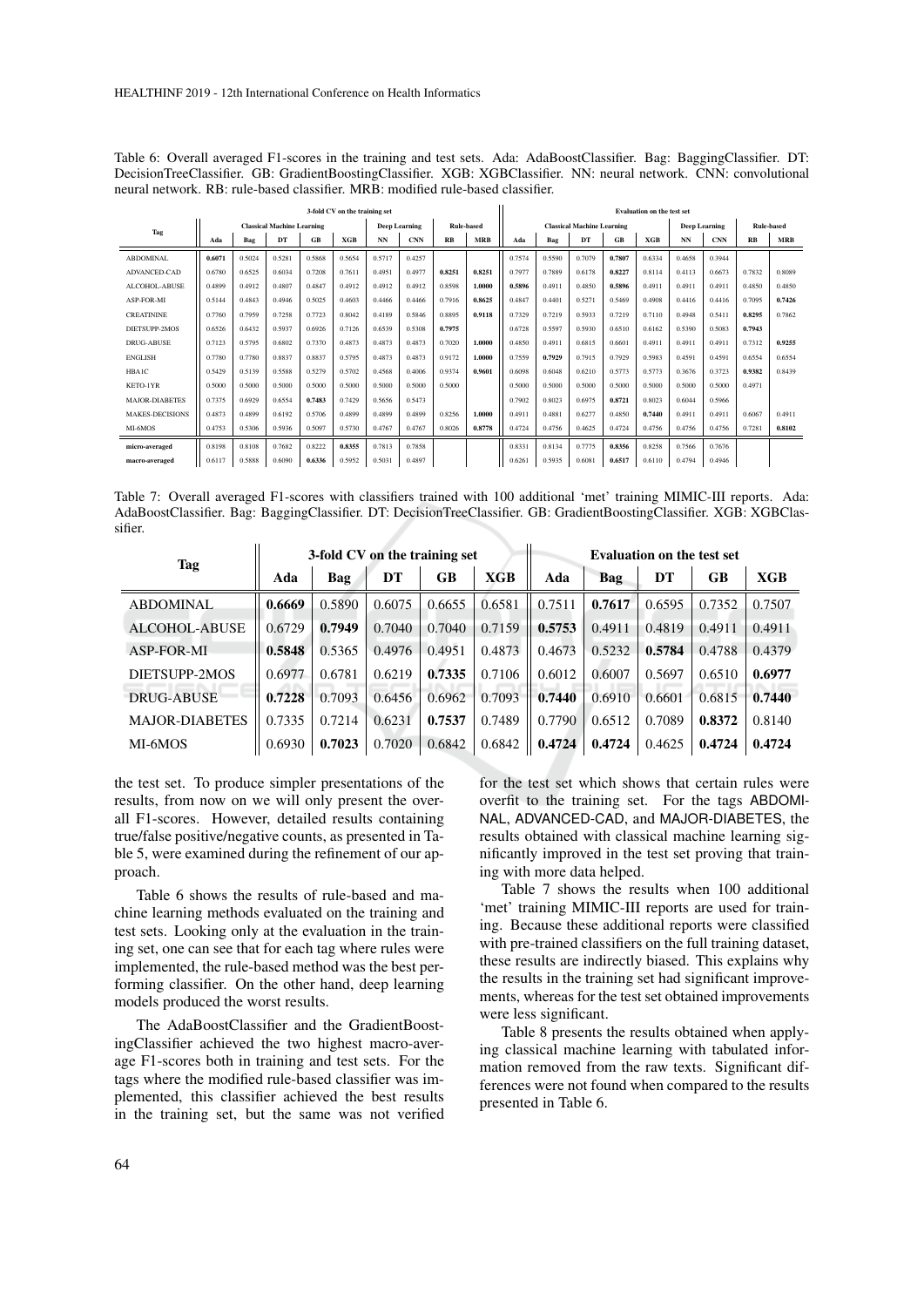| Tag                    |        | 3-fold CV on the training set |        |           | <b>Evaluation on the test set</b> |        |        |           |           |            |
|------------------------|--------|-------------------------------|--------|-----------|-----------------------------------|--------|--------|-----------|-----------|------------|
|                        | Ada    | Bag                           | DT     | <b>GB</b> | <b>XGB</b>                        | Ada    | Bag    | <b>DT</b> | <b>GB</b> | <b>XGB</b> |
| <b>ABDOMINAL</b>       | 0.6325 | 0.5466                        | 0.5676 | 0.5957    | 0.5733                            | 0.7399 | 0.5419 | 0.6765    | 0.8294    | 0.6052     |
| <b>ADVANCED-CAD</b>    | 0.6668 | 0.6952                        | 0.5761 | 0.7405    | 0.7405                            | 0.8089 | 0.7531 | 0.6549    | 0.8350    | 0.8350     |
| <b>ALCOHOL-ABUSE</b>   | 0.4899 | 0.4912                        | 0.4794 | 0.4847    | 0.4912                            | 0.5753 | 0.4911 | 0.5753    | 0.5753    | 0.4911     |
| <b>ASP-FOR-MI</b>      | 0.5064 | 0.5076                        | 0.5190 | 0.5084    | 0.4603                            | 0.4908 | 0.4454 | 0.5947    | 0.5086    | 0.4342     |
| <b>CREATININE</b>      | 0.7726 | 0.7726                        | 0.6966 | 0.7864    | 0.7978                            | 0.6718 | 0.6946 | 0.6142    | 0.7141    | 0.7329     |
| DIETSUPP-2MOS          | 0.6261 | 0.6574                        | 0.6081 | 0.6631    | 0.6830                            | 0.7089 | 0.6073 | 0.5216    | 0.6158    | 0.6728     |
| <b>DRUG-ABUSE</b>      | 0.7123 | 0.4873                        | 0.5825 | 0.7093    | 0.4873                            | 0.4819 | 0.4911 | 0.6601    | 0.6601    | 0.4911     |
| <b>ENGLISH</b>         | 0.7780 | 0.9079                        | 0.8422 | 0.8837    | 0.5795                            | 0.7559 | 0.7929 | 0.7737    | 0.7929    | 0.5983     |
| HBA1C                  | 0.6087 | 0.5568                        | 0.5462 | 0.5216    | 0.5816                            | 0.5951 | 0.4574 | 0.5232    | 0.5681    | 0.5577     |
| KETO-1YR               | 0.5000 | 0.5000                        | 0.5000 | 0.5000    | 0.5000                            | 0.5000 | 0.5000 | 0.5000    | 0.5000    | 0.5000     |
| <b>MAJOR-DIABETES</b>  | 0.7637 | 0.6859                        | 0.6354 | 0.7725    | 0.7094                            | 0.7906 | 0.7673 | 0.6510    | 0.8604    | 0.8136     |
| <b>MAKES-DECISIONS</b> | 0.4873 | 0.4899                        | 0.5629 | 0.4886    | 0.4899                            | 0.4881 | 0.4911 | 0.6546    | 0.4850    | 0.7440     |
| MI-6MOS                | 0.4753 | 0.5306                        | 0.5601 | 0.5097    | 0.5730                            | 0.4724 | 0.4756 | 0.4658    | 0.4724    | 0.4756     |
| micro-averaged         | 0.8270 | 0.8185                        | 0.7657 | 0.8263    | 0.8306                            | 0.8298 | 0.8031 | 0.7675    | 0.8336    | 0.8304     |
| macro-averaged         | 0.6169 | 0.6022                        | 0.5905 | 0.6280    | 0.5897                            | 0.6215 | 0.5776 | 0.6051    | 0.6475    | 0.6117     |

Table 8: Overall averaged F1-scores with tabulated information removed from the raw texts. Ada: AdaBoostClassifier. Bag: BaggingClassifier. DT: DecisionTreeClassifier. GB: GradientBoostingClassifier. XGB: XGBClassifier.  $\mathbf{u}$ 

Table 9: Overall averaged F1-scores with the best combination of methods selected by inspecting the evaluation in the training set. The methods that provided the best results in the training set were chosen.

| <b>Selected method</b>                                          | --<br>Tag              | <b>Evaluation on</b> |             |  |  |
|-----------------------------------------------------------------|------------------------|----------------------|-------------|--|--|
|                                                                 |                        | <b>Training</b>      | <b>Test</b> |  |  |
| AdaBoostClassifier with 100 additional training MIMIC reports   | <b>ABDOMINAL</b>       | 0.6669               | 0.7511      |  |  |
| Rule-based classifier                                           | <b>ADVANCED-CAD</b>    | 0.8251               | 0.8089      |  |  |
| Modified rule-based classifier                                  | ALCOHOL-ABUSE          | 1.0000               | 0.4850      |  |  |
| Modified rule-based classifier                                  | ASP-FOR-MI             | 0.8625               | 0.7426      |  |  |
| Modified rule-based classifier                                  | <b>CREATININE</b>      | 0.9118               | 0.7862      |  |  |
| Rule-based classifier                                           | DIETSUPP-2MOS          | 0.7975               | 0.7943      |  |  |
| Modified rule-based classifier                                  | <b>DRUG-ABUSE</b>      | 1.0000               | 0.9255      |  |  |
| Modified rule-based classifier                                  | <b>ENGLISH</b>         | 1.0000               | 0.6554      |  |  |
| Modified rule-based classifier                                  | HBA1C                  | 0.9601               | 0.8439      |  |  |
| Rule-based classifier                                           | KETO-1YR               | 0.5000               | 0.4971      |  |  |
| GradientBoostingClassifier with tabulated information discarded | <b>MAJOR-DIABETES</b>  | 0.7725               | 0.8604      |  |  |
| Modified rule-based classifier                                  | <b>MAKES-DECISIONS</b> | 1.0000               | 0.4911      |  |  |
| Modified rule-based classifier                                  | MI-6MOS                | 0.8778               | 0.8102      |  |  |
|                                                                 | micro-averaged         | 0.9143               | 0.8844      |  |  |
|                                                                 | macro-averaged         | 0.8596               | 0.7271      |  |  |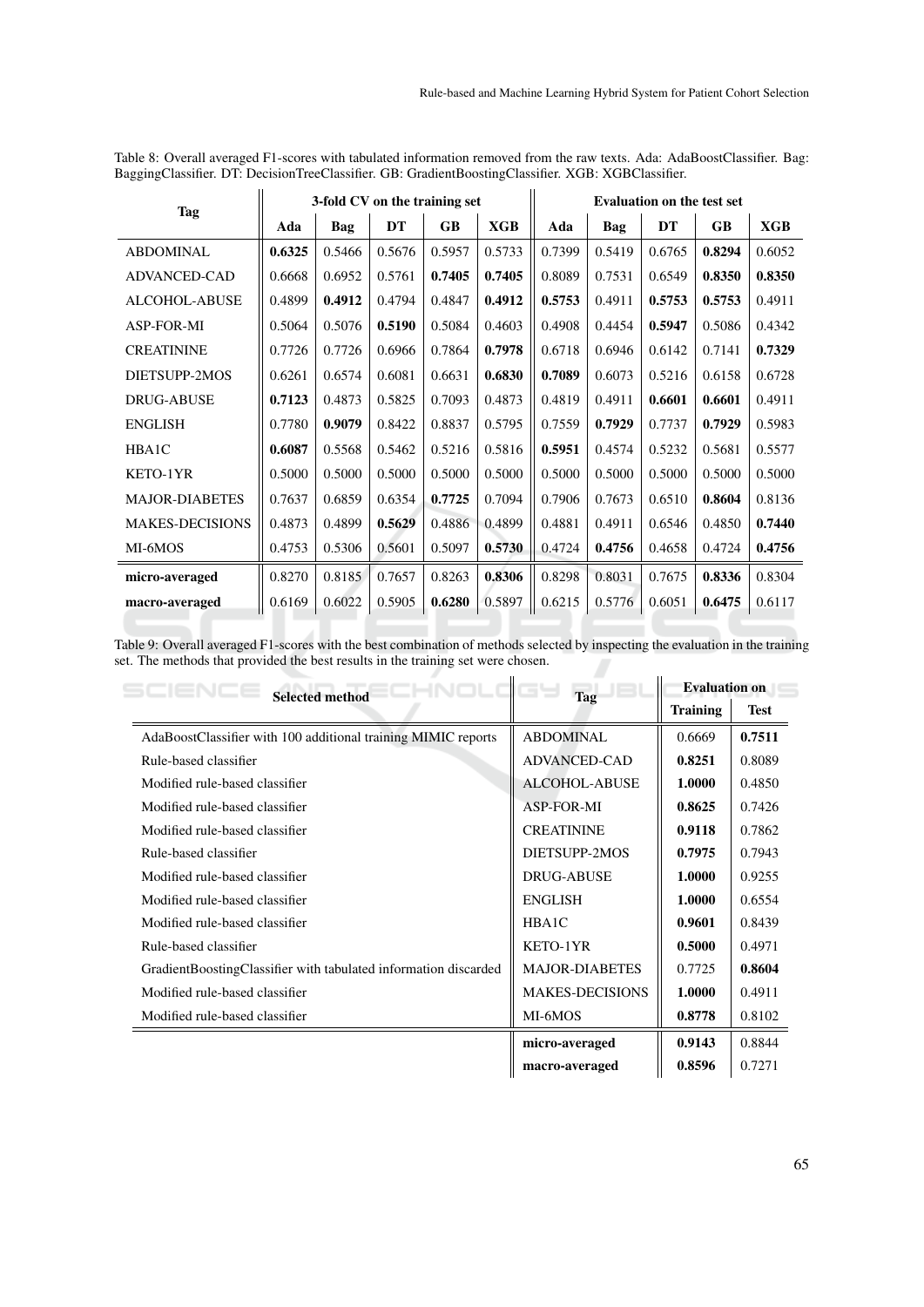Finally, Table 9 shows the final results when the best combination was selected by inspecting the results in the training set. The best combination in the training set achieved a micro-F1 of 0.9143 and a macro-F1 of 0.8596 whereas in the test set it attained a micro-F1 of 0.8844 and a macro-F1 of 0.7271. Results show that there is a clear overfitting to the training set because the macro-F1 on the test set is around 13 percentage points smaller. In this *optimal* configuration, rule-based methods were mostly selected.

## 5 CONCLUSIONS

In this paper we proposed a system for the automatic classification of 13 binary selection criteria given only patient clinical records. The development of systems as the one herein described is vital for helping physicians in the selection of patient cohorts for clinical trials, which is a task known to be both time-consuming and complex.

Our system contains rule-based methods and machine learning algorithms that are accordingly selected to better classify each criterion. In this work, we developed hand-crafted rules for almost all the criteria. However, the process of creating adequate rules is hard and cumbersome since it requires an analysis of the data, not excluding the medical expertise that is oftentimes required. Moreover, while rule-based methods achieved good results, these require the development of a distinct algorithm for each criterion while machine learning classifiers do not face this problem, being easier to re-use.

In this task, classical machine learning classifiers worked much better when compared to deep learning classifiers. In most cases, deep learning models predicted the same label every time, behaving similarly to a baseline classifier and proving that the dataset had a reduced size. Our results do also show that machine learning classifiers provided better results for criteria with balanced labels, evidencing that other criteria lack training data.

As future work, a better pre-processing step can be followed and the developed rules can be improved with the help of medical expertise. Furthermore, another possible way of improving the performance of the system in some criteria consists in the implementation of different techniques for augmenting training data with data from external resources. Finally, other techniques for using distributed word representations could be considered, and optimization of the classifier hyperparameters could be performed through grid search.

### ACKNOWLEDGEMENTS

This project was partially funded by the Integrated Programme of SR&TD "SOCA" (Ref. CENTRO-01-0145-FEDER-000010) and "MMIR" (Ref. PTDC/EEI-ESS/6815/2014), co-funded by Centro 2020 program, Portugal 2020, European Union, through the European Regional Development Fund.

Rui Antunes is supported by the Fundação para a Ciência e a Tecnologia (PhD Grant SFRH/BD/137000/2018). João Figueira Silva is supported by the Fundação para a Ciência e a Tecnologia (PhD Grant PD/BD/142878/2018). Arnaldo Pereira is supported by the Fundação para a Ciência e a Tecnologia (PhD Grant PD/BD/142877/2018).

### REFERENCES

- Chen, T. and Guestrin, C. (2016). XGBoost: a scalable tree boosting system. In *Proceedings of the 22nd ACM SIGKDD International Conference on Knowledge Discovery and Data Mining*, pages 785–794, San Francisco, California, USA. ACM.
- Chollet, F. et al. (2015). Keras. https://keras.io.
- Řehůřek, R. and Sojka, P. (2010). Software framework for topic modelling with large corpora. In *Proceedings of the LREC 2010 Workshop on NewChallenges for NLP Frameworks*, pages 45–50, Valletta, Malta. ELRA.
- Johnson, A. E. W., Pollard, T. J., Shen, L., Lehman, L. w. H., Feng, M., Ghassemi, M., Moody, B., Szolovits, P., Anthony Celi, L., and Mark, R. G. (2016). MIMIC-III, a freely accessible critical care database. *Scientific Data*, 3.
- Ludvigsson, J. F., Pathak, J., Murphy, S., Durski, M., Kirsch, P. S., Chute, C. G., Ryu, E., and Murray, J. A. (2013). Use of computerized algorithm to identify individuals in need of testing for celiac disease. *Journal of the American Medical Informatics Association*, 20(e2):e306–e310.
- Mann, C. J. (2003). Observational research methods. Research design II: cohort, cross sectional, and case-control studies. *Emergency Medicine Journal*, 20(1):54–60.
- Mikolov, T., Chen, K., Corrado, G., and Dean, J. (2013). Efficient estimation of word representations in vector space. *arXiv e-print*.
- Pathak, J., Kho, A. N., and Denny, J. C. (2013). Electronic health records-driven phenotyping: challenges, recent advances, and perspectives. *Journal of the American Medical Informatics Association*, 20(e2):e206–e211.
- Pedregosa, F., Varoquaux, G., Gramfort, A., Michel, V., Thirion, B., Grisel, O., Blondel, M., Prettenhofer, P., Weiss, R., Dubourg, V., Vanderplas, J., Passos, A., Cournapeau, D., Brucher, M., Perrot, M., and Duchesnay, E. (2011). Scikit-learn: machine learning